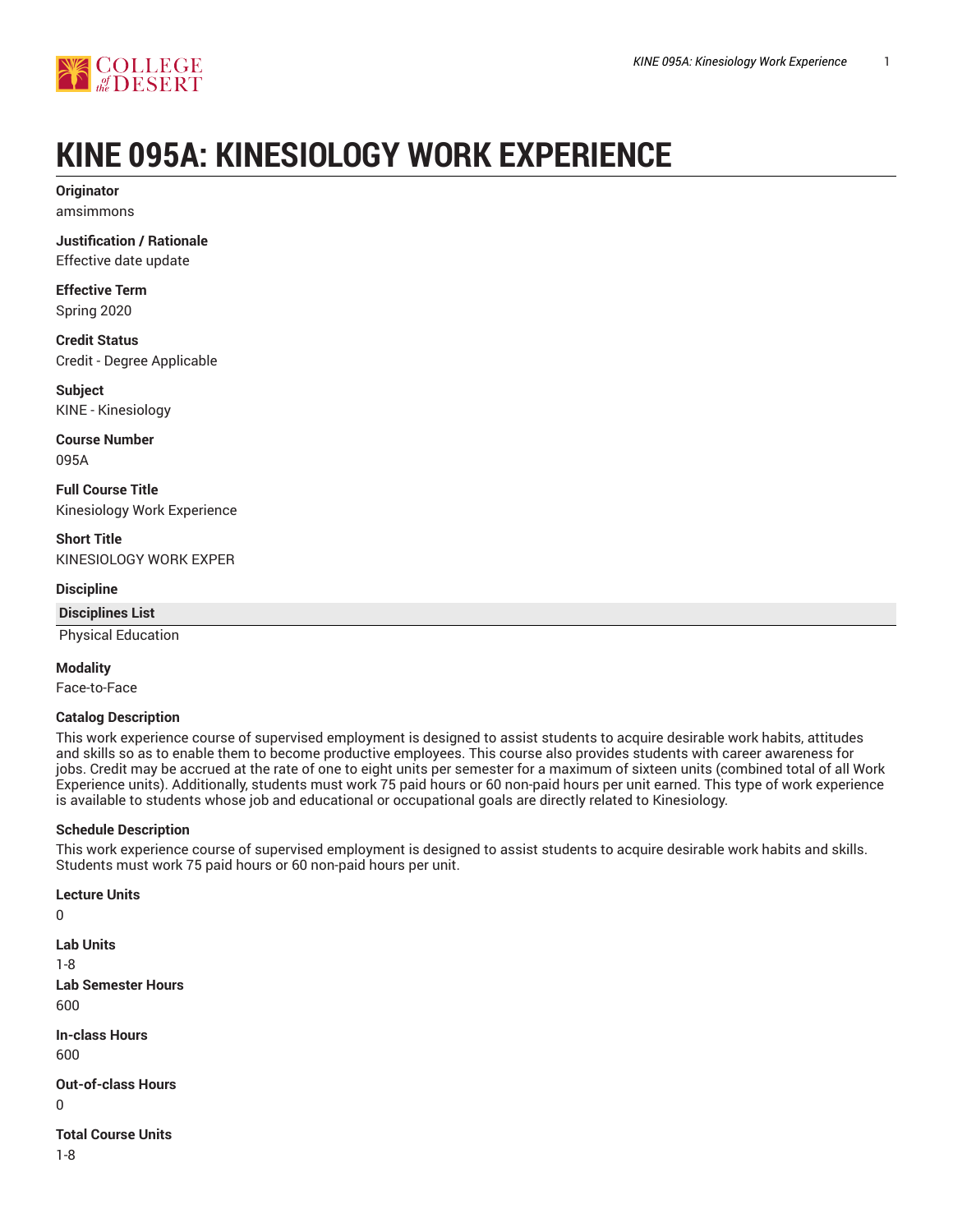

#### **Total Semester Hours**

600

#### **Class Size Maximum**

23

#### **Course Content**

- 1. Planned learning objectives for individual students based on job learning stations that include:
	- a. Tasks to be accomplished
	- b. How the task will be accomplished
	- c. How the talks will be evaluated (measured) and by whom
	- d. When the tasks will be completed
- 2. Communication responsibilities with instructors/coordinators and employers will be the students.

#### **Lab Content**

1. Planned learning objectives for individual students based on job learning stations that include:

- a. Tasks to be accomplished
- b. How the task will be accomplished
- c. How the talks will be evaluated (measured) and by whom
- d. When the tasks will be completed
- 2. Communication responsibilities with instructors/coordinators and employers will be the students.

#### **Course Objectives**

|             | <b>Objectives</b>                                                                                                                                    |  |
|-------------|------------------------------------------------------------------------------------------------------------------------------------------------------|--|
| Objective 1 | Demonstrate employment skills under actual working conditions.                                                                                       |  |
| Objective 2 | Apply career goals of classroom theory to real life experience.                                                                                      |  |
| Objective 3 | Demonstrate an increase in self-identity and confidence as a worker through individual attention given by instructor/<br>coordinators and employers. |  |
| Objective 4 | Demonstrate an understanding of their own abilities in the work environment.                                                                         |  |
| Objective 5 | Explain an understanding of human relations.                                                                                                         |  |
| Objective 6 | Demonstrate an understanding of how to approach the job market.                                                                                      |  |
| Objective 7 | Apply work experience education on future job applications.                                                                                          |  |
| Objective 8 | Develop new or expanded job objectives each semester of enrollment.                                                                                  |  |
|             |                                                                                                                                                      |  |

#### **Student Learning Outcomes**

|           | Upon satisfactory completion of this course, students will be able to:                                                                                                                                                                            |
|-----------|---------------------------------------------------------------------------------------------------------------------------------------------------------------------------------------------------------------------------------------------------|
| Outcome 1 | Given the task of writing three learning objectives based on work related duties, demonstrate competent and<br>appropriate completion of each objective which increases performance, improves efficiency and enhances skills in the<br>workplace. |
| Outcome 2 | Given normal tasks based on actual working conditions, demonstrate competent and appropriate employment soft<br>skills.                                                                                                                           |

#### **Methods of Evaluation**

| <b>Method</b> | Please provide a description or examples of how<br>each evaluation method will be used in this course.                                                                                                      | <b>Type of Assignment</b> |
|---------------|-------------------------------------------------------------------------------------------------------------------------------------------------------------------------------------------------------------|---------------------------|
| Other         | Hours worked, performance on the learning<br>objectives, attendance at scheduled conferences<br>and orientation, completion and timelines<br>of paperwork, on-site visit by the instructor/<br>coordinator. |                           |

#### **Assignments**

-

**Other In-class Assignments**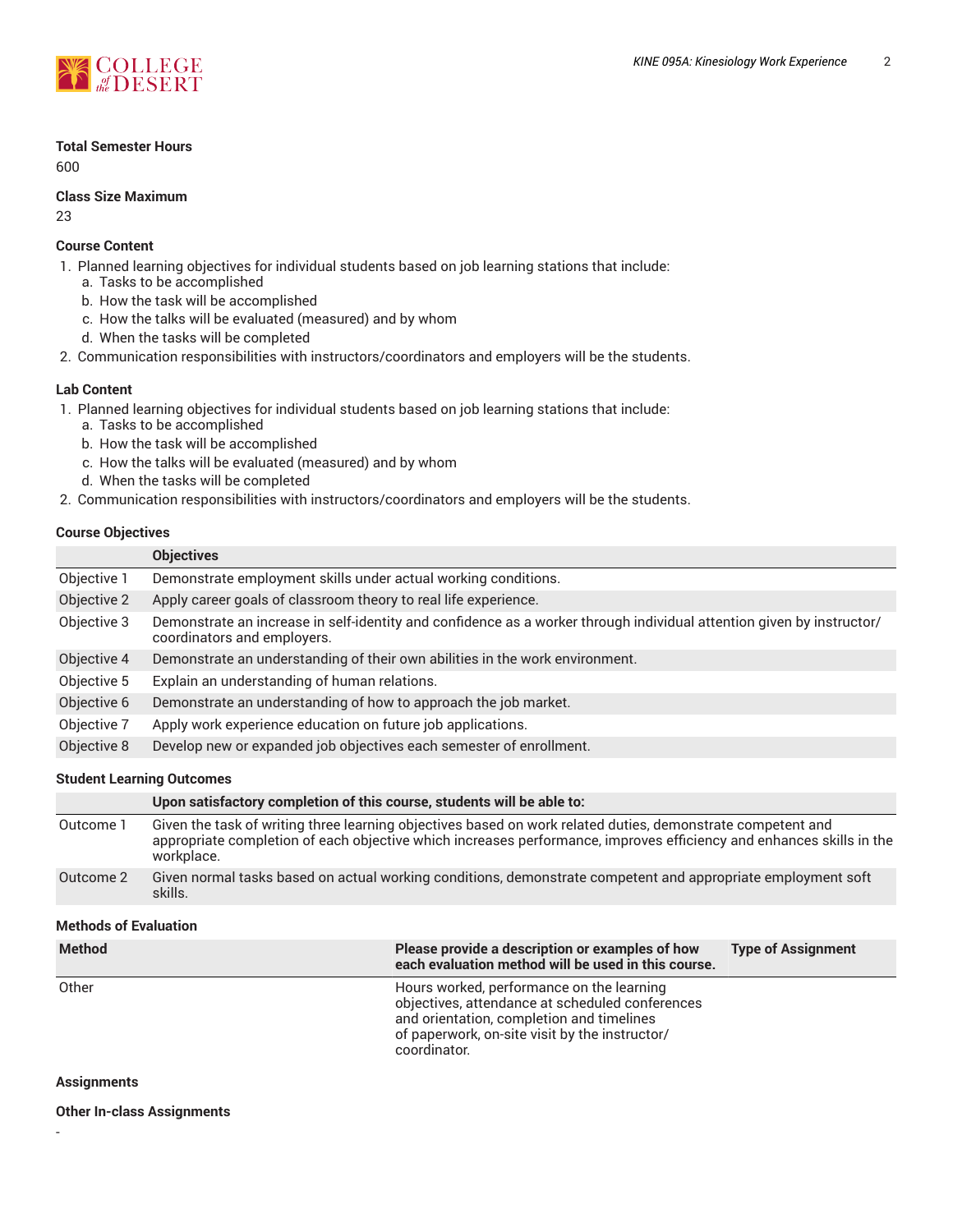

#### **Other Out-of-class Assignments**

- 1. Development of measurable learning objectives with the employer/supervisor that are specific to the job.
- 2. Confer with instructor/coordinator on final learning objectives.
- 3. Arrange appointment to meet together with the employer/supervisor and instructor/coordinator to discuss objectives and other issues and to sign the training agreement.
- 4. Reflection paper (length and content to be determined).
- 5. Self-evaluation by the student based on the training agreement.

**Grade Methods**

Letter Grade Only

## **MIS Course Data**

**CIP Code** 31.0507 - Physical Fitness Technician.

**TOP Code** 083520 - Fitness Trainer

**SAM Code** C - Clearly Occupational

**Basic Skills Status** Not Basic Skills

**Prior College Level** Not applicable

**Cooperative Work Experience** Occupational Coop Course

**Course Classification Status** Credit Course

**Approved Special Class** Not special class

**Noncredit Category** Not Applicable, Credit Course

**Funding Agency Category** Not Applicable

**Program Status** Program Applicable

**Transfer Status** Transferable to CSU only

**Allow Audit** No

**Repeatability** Yes

**Repeatability Limit** 3X **Repeat Type**

Work experience